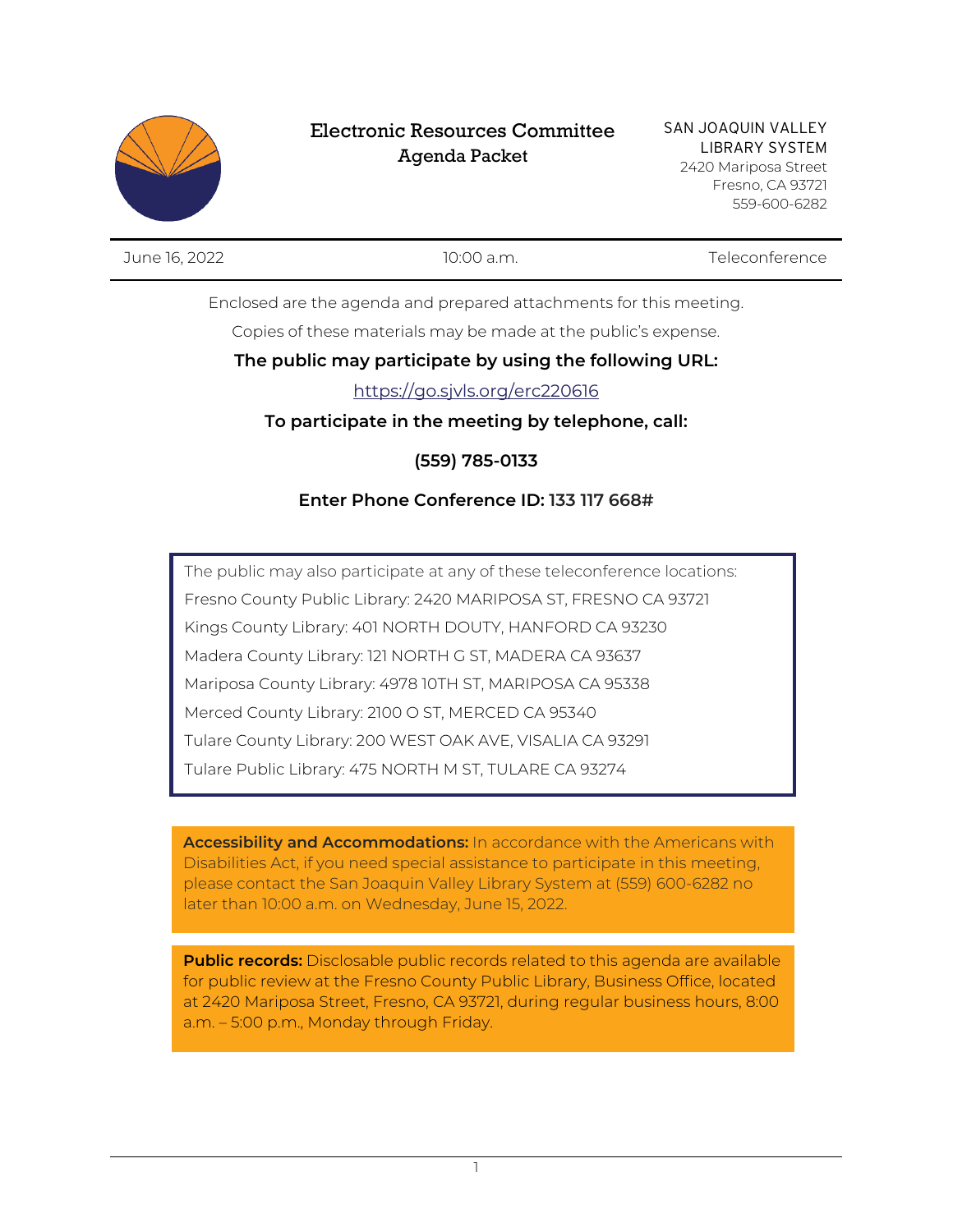# AGENDA

- **A. CALL TO ORDER**
- **B. ROLL CALL AND INTRODUCTIONS**
- **C. ADOPTION OF AGENDA**
- **D. PUBLIC COMMENT**
	- 1. The public may comment on any action items on the agenda.
- **E. APPROVAL OF MINUTES OF MAY 12, 2022** (Attachment 1)

#### **F. ITEMS FOR DISCUSSION AND ACTION**

- 1. DISCUSSION: AtoZdatabases Presentation Ryan Groff
- 2. DISCUSSION and ACTION: Continuing Teleconferences and Amended Brown Act – Boyer (Attachment 2)
- 3. DISCUSSION: Update on Palace Project Boyer
- 4. DISCUSSION: Systemwide Resource Priorities Boyer
- 5. DISCUSSION: ERC Presentations to Admin Council Boyer

#### **G. STATUS UPDATE ON SYSTEM RESOURCES**

#### **H. CALENDAR ITEMS**

1. Set the date and agenda building for the next meeting, tentatively August 18, 2022, via Microsoft Teams

#### **I. ANNOUNCEMENTS**

1. Committee members are invited to share items relating to collaboration, innovation, and professional development of interest to the Committee.

#### **J. ADJOURNMENT**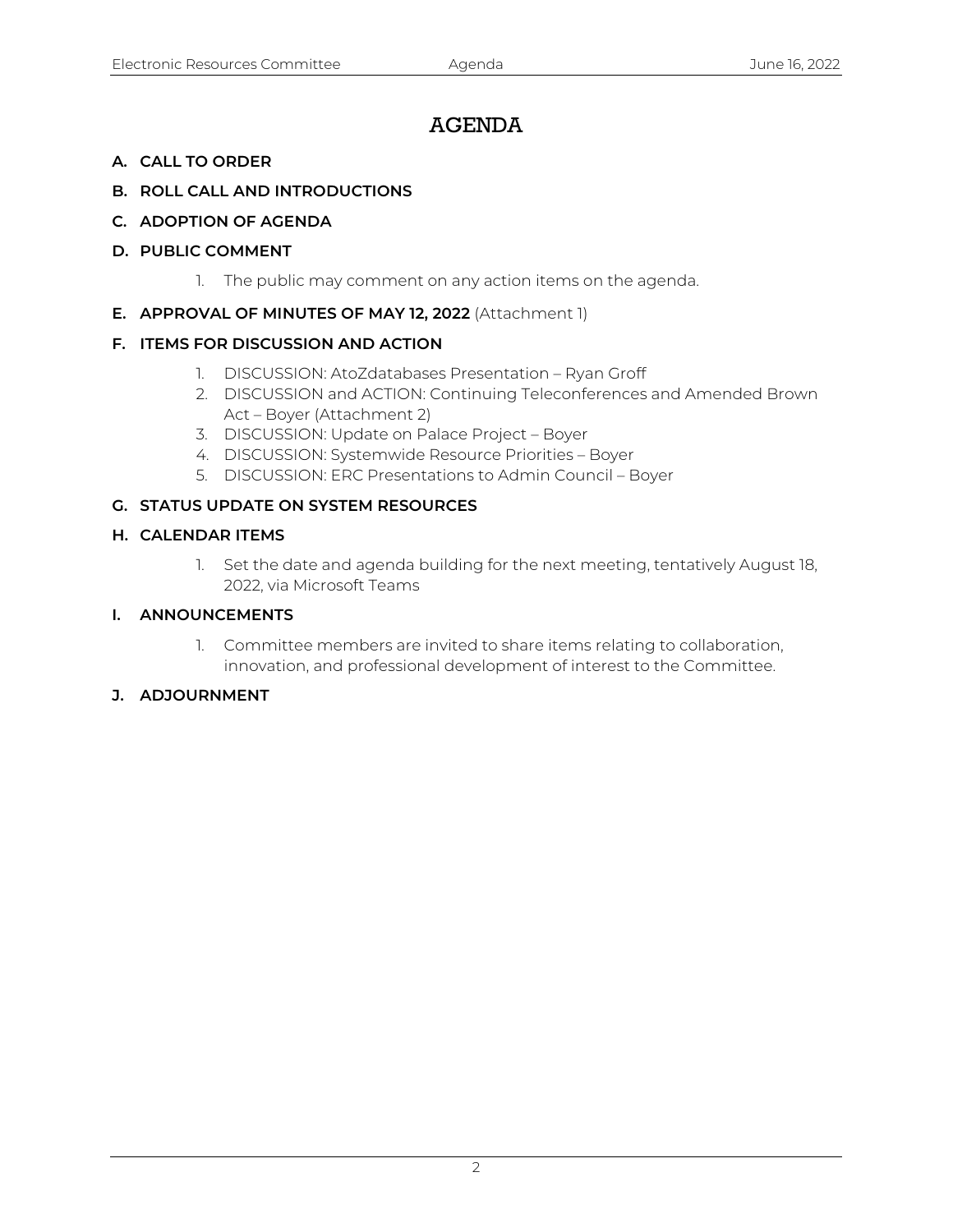# SAN JOAQUIN VALLEY LIBRARY SYSTEM

## Electronic Resources Committee Meeting May 12, 2022

# DRAFT MINUTES

#### **A. Call to Order**

Nathan Boyer called the meeting to order at 10:01 a.m.

#### **B. Introductions**

Members Present: Nathan Boyer, Chair (SJVLS); Nathan Vosburg (Coalinga-Huron Library District); Alyssa Furin (Fresno County Public Library); Ashley Nuhfer (Kings County Library); Yer Vang (Tulare County Library); Maria Marquez (Tulare Public Library) Absent: Heather Eddy (Kern County Library); Rebecca Adams (Mariposa County Library); Smruti Deshpande (Merced County Library) Others Present: Tony Arellano (Porterville City Library)

#### **C. Adoption of Agenda**

The agenda was adopted as written.

**D. Comments from the Public** None

#### **E. Approval of Minutes from April 14, 2022 (Attachment 1)**

The minutes were unanimously approved. Motion: Vosburg (Coalinga-Huron) Second: Marquez (Tulare Public)

#### **F. Projects for Discussion and Action**

1. Discussion and Action: Continuing Teleconferences under Amended Brown Act; Subsequent Resolution (Attachment 2) – Boyer

Boyer expects the Committee will continue to meet virtually. At issue is whether to follow the eased Brown Act requirements as modified by AB361 or to follow the requirements that existed prior to COVID, namely the listing of participating location addresses and the posting of agendas in those locations. Boyer stated the resolution is included in the agenda packet for committee's consideration. Vosburg (Coalinga-Huron) disagreed with continuing to meet under the relaxed Brown Act requirements. Local conditions and recommendations no longer meet the standard for public health state of emergency that is required by AB361. Most patrons do not wear masks in the library and social distancing is not required. He mentioned examples of businesses and locations in Fresno County that do not require masks and/or social distancing. Continuing to meet under the conditions of AB361 would be for ease of use and not due to an ongoing state of emergency. Furin (Fresno) reported no significant change since the last meeting. Masks are encouraged but not required. Hybrid (partial virtual/partial in-person) or in person committee meetings would be acceptable.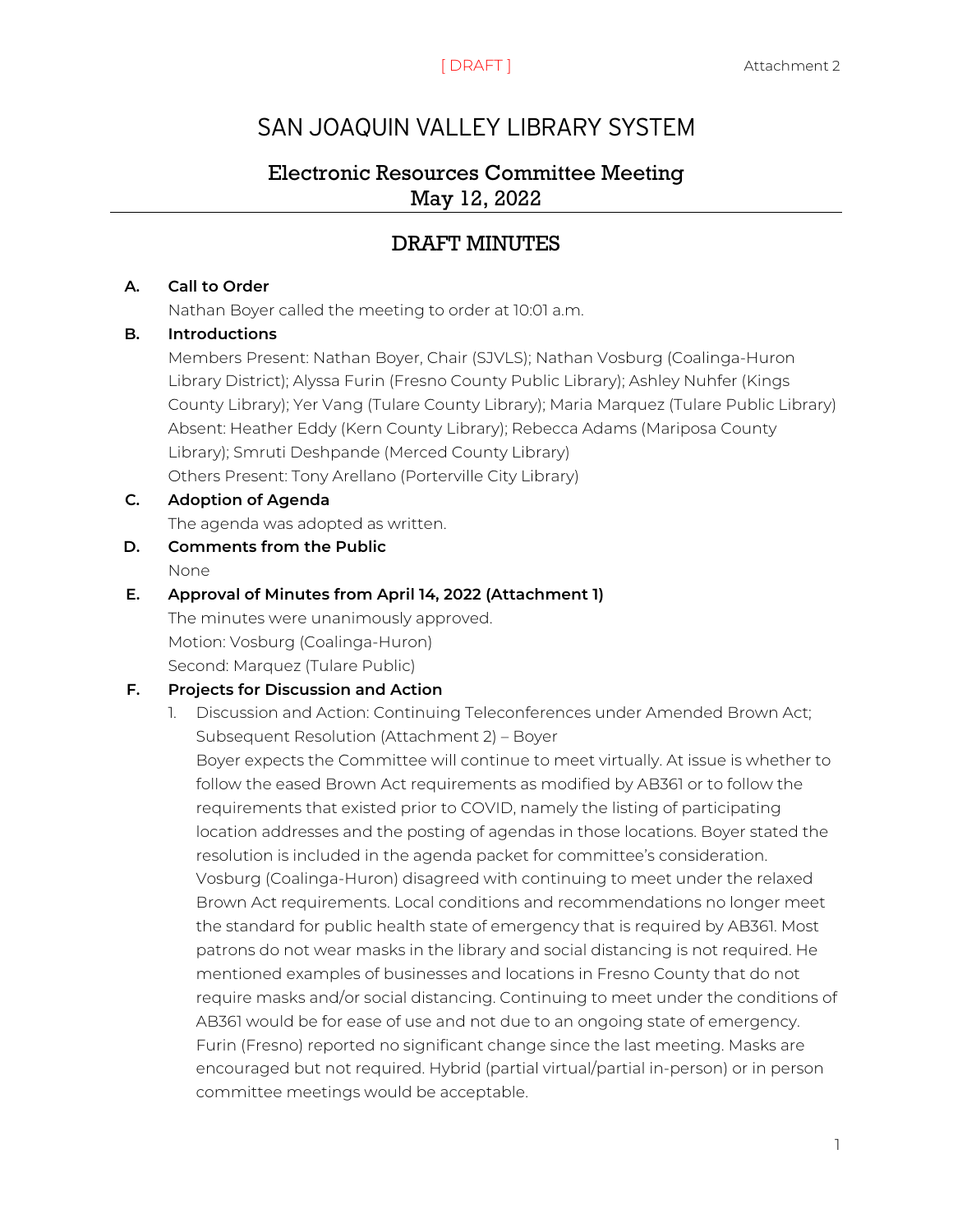Nuhfer (Kings) also reported not much change from the previous meeting. Masks are recommended but not required. In-person programming is being offered and attendance limits are no longer enforced.

Vang (Tulare County) said that masks are recommended but not required. Inperson programs are being held both inside and outside the library. She is open to whatever meeting format the committee is comfortable with.

Marquez (Tulare Public) shared that masks are not required but are preferred for the public. Staff are still required to wear masks when dealing with the public and most staff continue to wear masks in staff areas. Staff meetings are still being held virtually. The library is operating at 75% capacity, consistent with local guidelines. Programs are being held in person and virtually. A hybrid meeting model would be acceptable for committee meetings.

Arellano (Porterville) reported that the city is following state guidelines. Though they don't have a facility open to the public, masks are strongly encouraged for staff, especially in situations where social distancing cannot be maintained or if someone has not received the COVID vaccine.

Vosburg (Coalinga-Huron) suggested that the committee could continue to meet virtually but should do so under the original Brown Act requirements and not under the eased requirements provided by AB361. Vosburg (Coalinga-Huron) introduced a motion for the same. Marquez (Tulare Public) seconded. During the introduction of the motion, Furin (Fresno) left the meeting due to a prior appointment. The committee then lacked a quorum for a vote. Vote and further discussion was tabled until the committee's next meeting in June. As the committee did not hold an official vote on the next meeting, and did not certify meeting under the terms of the modified Brown Act, the next meeting will require that a) all participating locations be listed on the agenda, b) a copy of the agenda will be posted at each participating location, and c) each location shall provide accommodation for the public to attend and participate as needed.

2. Discussion: Updates on Palace Project and cloudLibrary – Boyer Boyer shared information from Meg Krueger at bibliotheca/cloudLibrary. At this point it seems like SJVLS libraries could not make the shared systemwide cloudLibrary collection available to the Palace Project without paying for a cloudLink subscription. Similarly, SJVLS libraries may not be able to access other ebook collections in the state without cloudLink. System Office has asked bibliotheca for clarification. Vosburg (Coalinga-Huron) asked if individual member libraries can join the Palace Project if they don't contribute collections to it and, if so, how that can be done. Marquez (Tulare Public) mentioned a question raised during a Palace Project webinar about the number of library cards a single individual can have and use with the Palace Project. Boyer will ask bibliotheca, the CA State Library, and Palace Project for more information and will share meeting/webinar information with ERC members.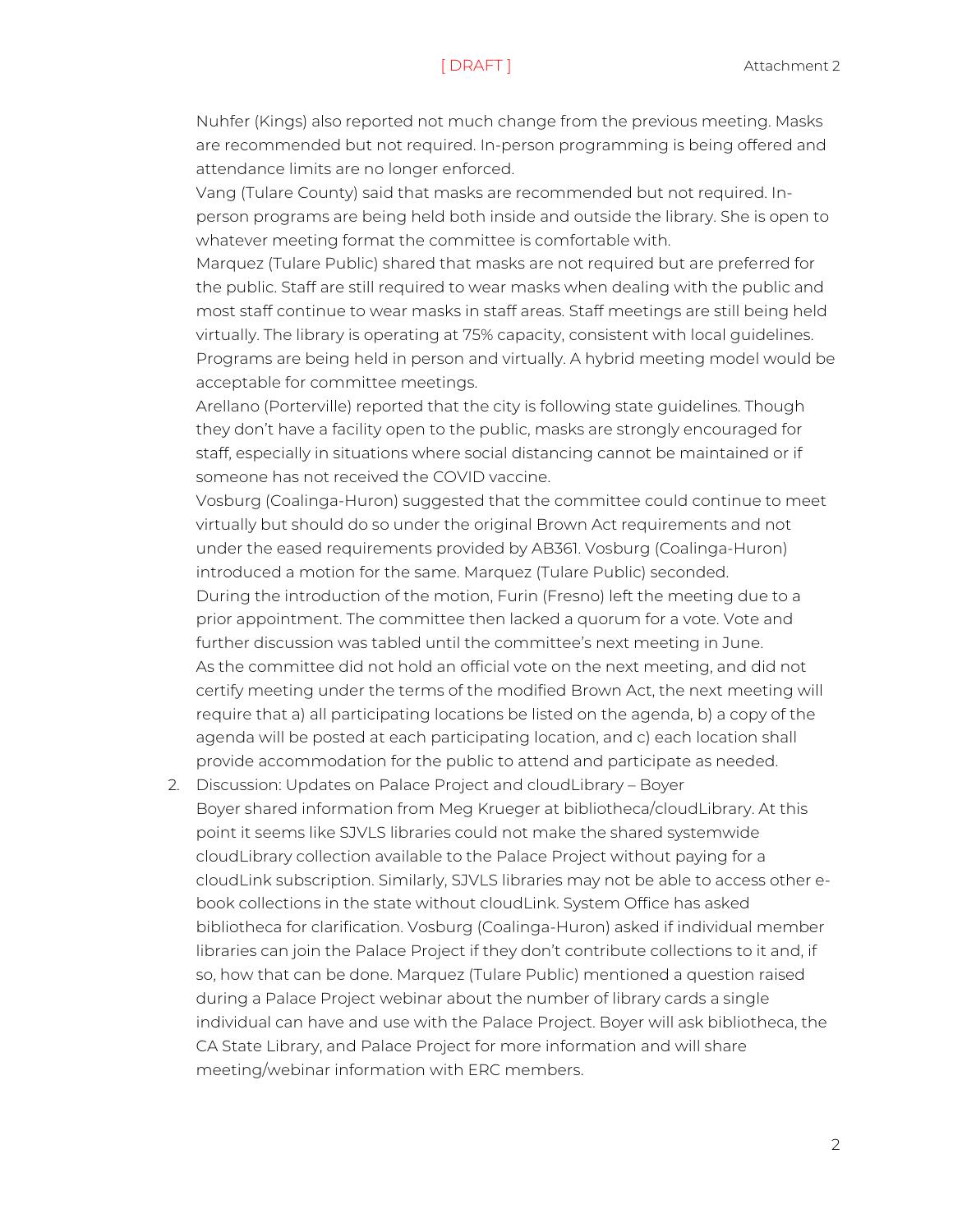#### **G. Status Update on System Resources**

Updated URLs for Gale Interactive Science have been shared with ERC members

#### **H. Calendar Items**

1. Set date of next meeting: tentatively June 16, 2022

#### **I. Announcements**

None

## **J. Adjournment**

There being no further business, the meeting was adjourned at 10:48 a.m.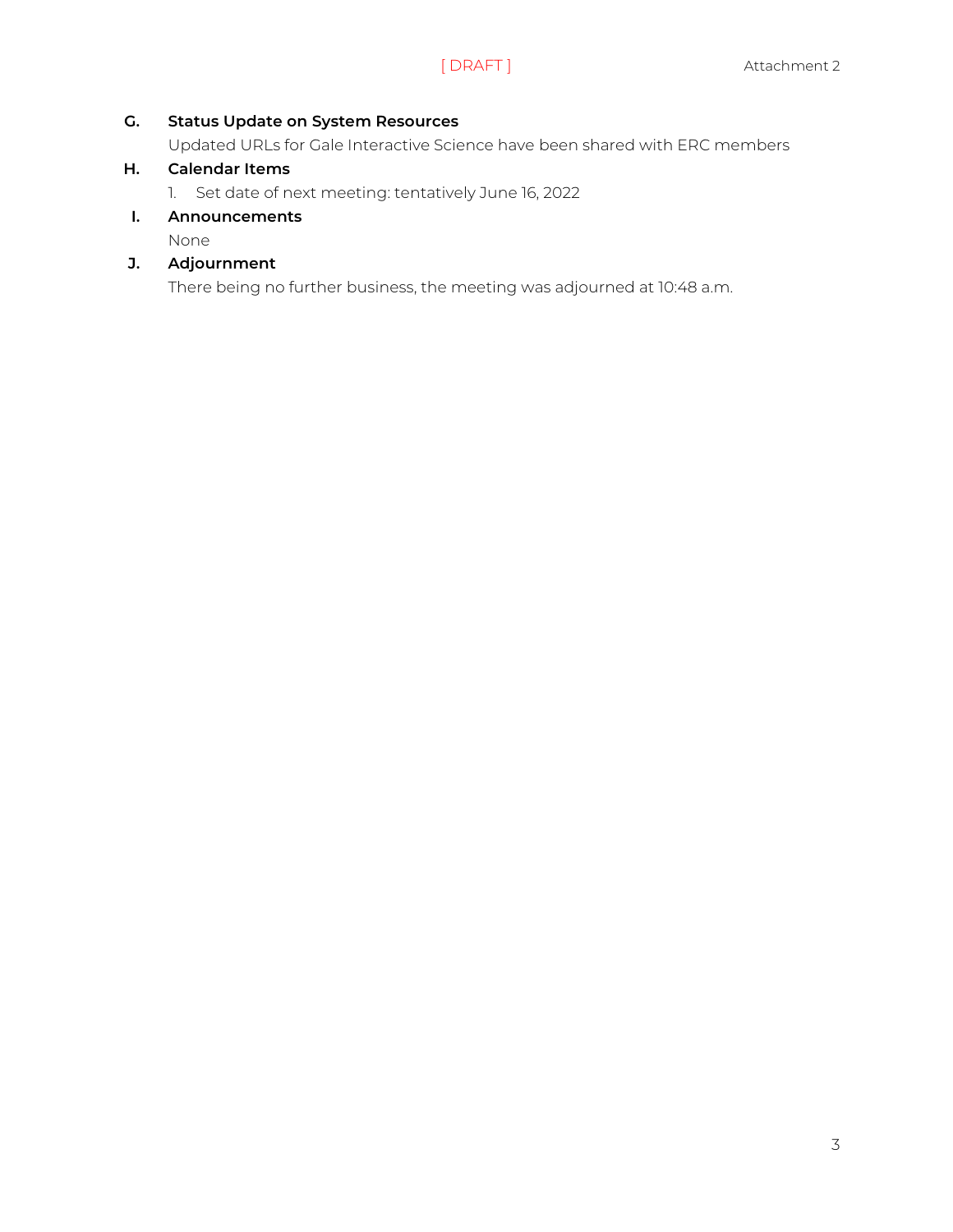#### **State of California Government Code § 54953**

54953. (a) All meetings of the legislative body of a local agency shall be open and public, and all persons shall be permitted to attend any meeting of the legislative body of a local agency, except as otherwise provided in this chapter.

(b) (1) Notwithstanding any other provision of law, **the legislative body of a local agency may use teleconferencing for the benefit of the public and the legislative body of a local agency in connection with any meeting or proceeding** authorized by law. The teleconferenced meeting or proceeding shall comply with all otherwise applicable requirements of this chapter and all otherwise applicable provisions of law relating to a specific type of meeting or proceeding.

(2) Teleconferencing, as authorized by this section, may be used for all purposes in connection with any meeting within the subject matter jurisdiction of the legislative body. All votes taken during a teleconferenced meeting shall be by rollcall.

(3) **If the legislative body of a local agency elects to use teleconferencing, it shall post agendas at all teleconference locations** and conduct teleconference meetings in a manner that protects the statutory and constitutional rights of the parties or the public appearing before the legislative body of a local agency. **Each teleconference location shall be identified in the notice and agenda of the meeting or proceeding, and each teleconference location shall be accessible to the public. During the teleconference, at least a quorum of the members of the legislative body shall participate from locations within the boundaries of the territory over which the local agency exercises jurisdiction**, except as provided in subdivisions (d) and (e). The agenda shall provide an opportunity for members of the public to address the legislative body directly pursuant to Section 54954.3 at each teleconference location.

(4) For the purposes of this section, "teleconference" means a meeting of a legislative body, the members of which are in different locations, connected by electronic means, through either audio or video, or both. Nothing in this section shall prohibit a local agency from providing the public with additional teleconference locations.

(c) (1) No legislative body shall take action by secret ballot, whether preliminary or final.

(2) The legislative body of a local agency shall publicly report any action taken and the vote or abstention on that action of each member present for the action.

(3) Prior to taking final action, the legislative body shall orally report a summary of a recommendation for a final action on the salaries, salary schedules, or compensation paid in the form of fringe benefits of a local agency executive, as defined in subdivision (d) of Section 3511.1, during the open meeting in which the final action is to be taken. This paragraph shall not affect the public's right under the California Public Records Act (Chapter 3.5 (commencing with Section 6250) of Division 7 of Title 1) to inspect or copy records created or received in the process of developing the recommendation.

(d) (1) Notwithstanding the provisions relating to a quorum in paragraph (3) of subdivision (b), if a health authority conducts a teleconference meeting, members who are outside the jurisdiction of the authority may be counted toward the establishment of a quorum when participating in the teleconference if at least 50 percent of the number of members that would establish a quorum are present within the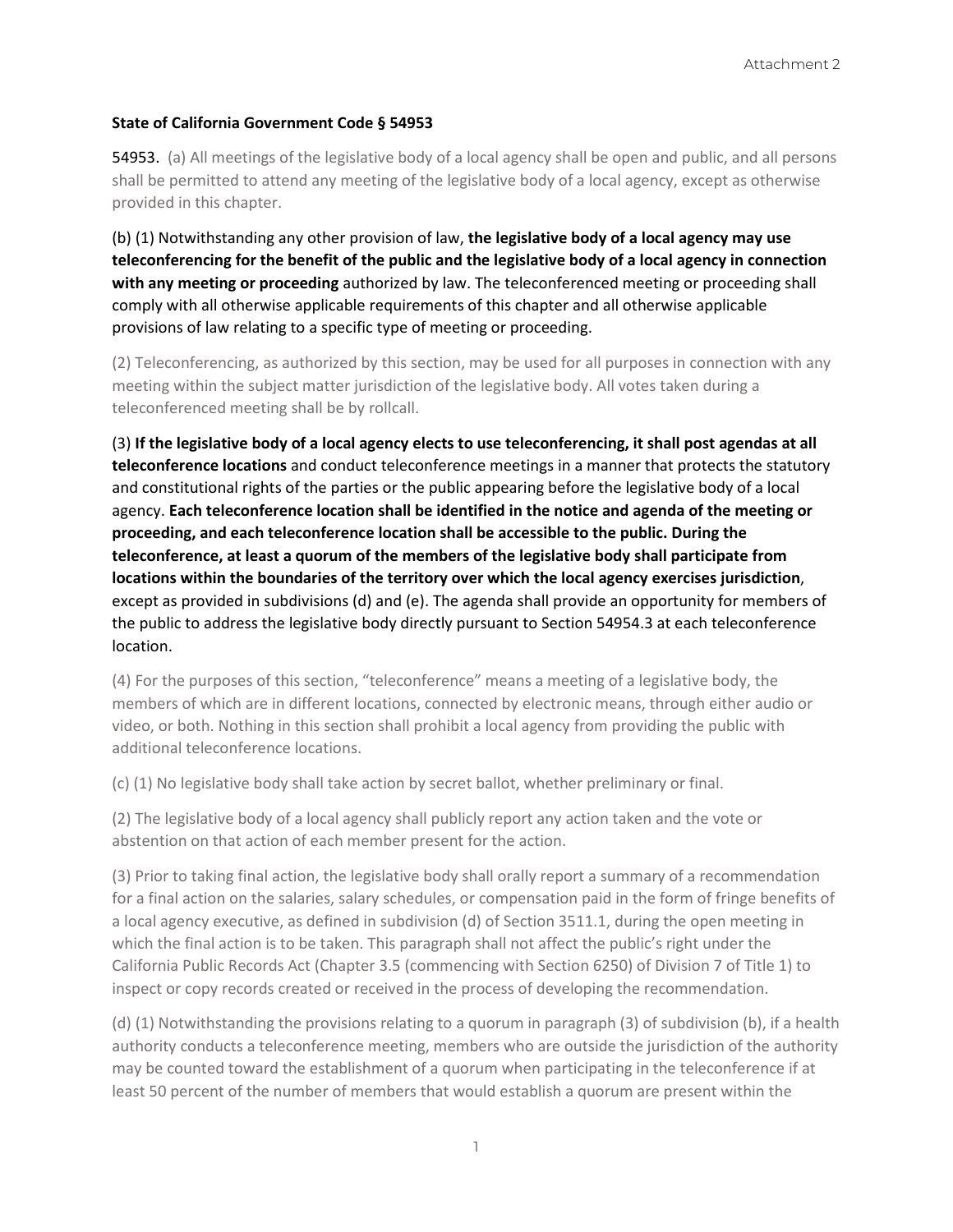boundaries of the territory over which the authority exercises jurisdiction, and the health authority provides a teleconference number, and associated access codes, if any, that allows any person to call in to participate in the meeting and the number and access codes are identified in the notice and agenda of the meeting.

(2) Nothing in this subdivision shall be construed as discouraging health authority members from regularly meeting at a common physical site within the jurisdiction of the authority or from using teleconference locations within or near the jurisdiction of the authority. A teleconference meeting for which a quorum is established pursuant to this subdivision shall be subject to all other requirements of this section.

(3) For purposes of this subdivision, a health authority means any entity created pursuant to Sections 14018.7, 14087.31, 14087.35, 14087.36, 14087.38, and 14087.9605 of the Welfare and Institutions Code, any joint powers authority created pursuant to Article 1 (commencing with Section 6500) of Chapter 5 of Division 7 for the purpose of contracting pursuant to Section 14087.3 of the Welfare and Institutions Code, and any advisory committee to a county-sponsored health plan licensed pursuant to Chapter 2.2 (commencing with Section 1340) of Division 2 of the Health and Safety Code if the advisory committee has 12 or more members.

(e) (1) **A local agency may use teleconferencing without complying with the requirements of paragraph (3) of subdivision (b) if the legislative body complies with the requirements of paragraph (2) of this subdivision in any of the following circumstances:**

(A) **The legislative body holds a meeting during a proclaimed state of emergency, and state or local officials have imposed or recommended measures to promote social distancing.**

(B) The legislative body **holds a meeting during a proclaimed state of emergency for the purpose of determining, by majority vote, whether as a result of the emergency, meeting in person would present imminent risks to the health or safety of attendees.**

(C) The legislative body **holds a meeting during a proclaimed state of emergency and has determined, by majority vote, pursuant to subparagraph (B), that, as a result of the emergency, meeting in person would present imminent risks to the health or safety of attendees.**

(2) A legislative body that holds a **meeting pursuant to this subdivision shall do all of the following:**

(A) The legislative body shall give notice of the meeting and post agendas as otherwise required by this chapter.

(B) The legislative body shall allow members of the public to access the meeting and the agenda **shall provide an opportunity for members of the public to address the legislative body directly** pursuant to Section 54954.3. In each instance in which notice of the time of the teleconferenced meeting is otherwise given or the agenda for the meeting is otherwise posted, the legislative body shall also give notice of the means by which members of the public may access the meeting and offer public comment. **The agenda shall identify and include an opportunity for all persons to attend via a call-in option or an internet-based service option. This subparagraph shall not be construed to require the legislative body to provide a physical location from which the public may attend or comment.**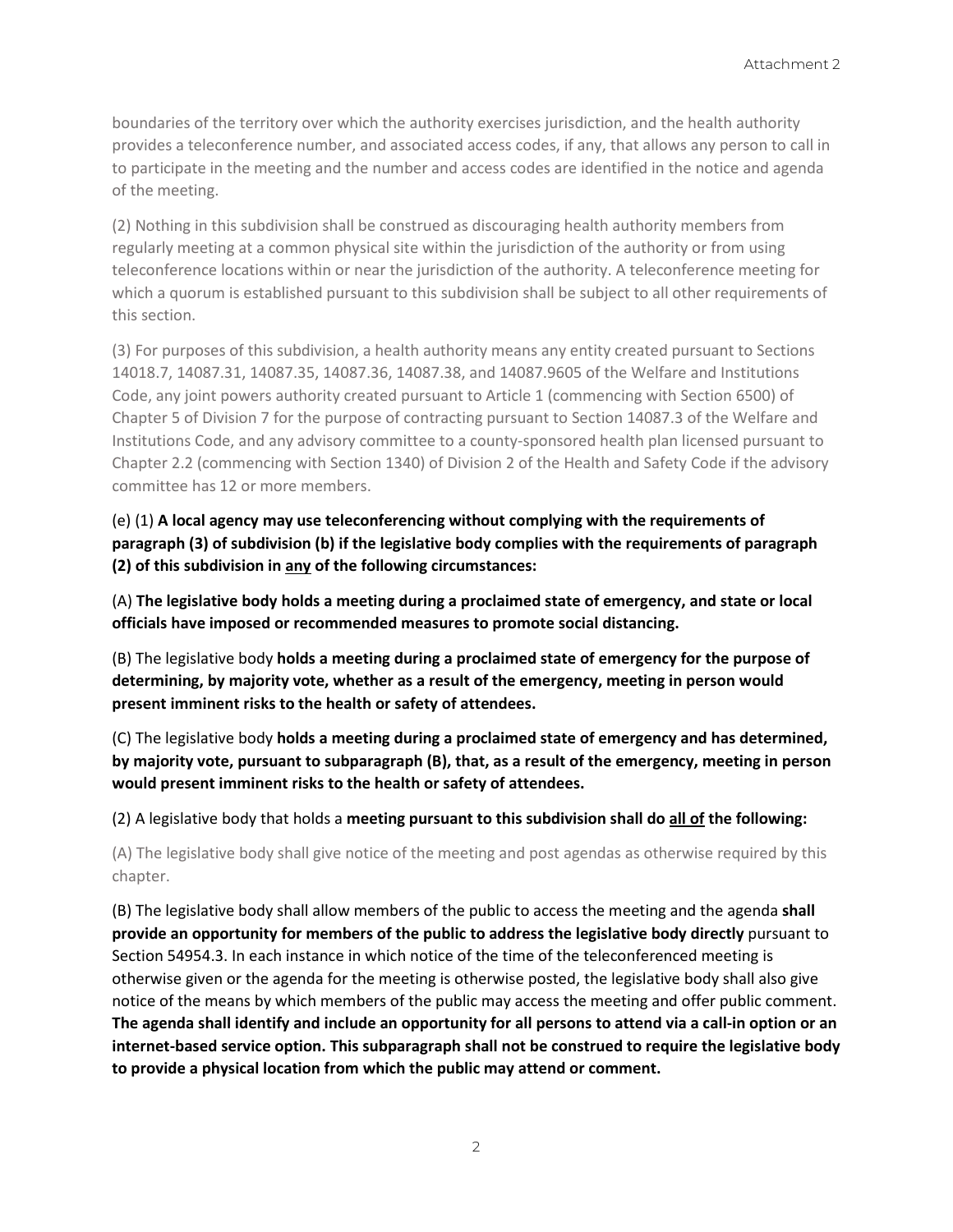(C) The legislative body shall conduct teleconference meetings in a manner that protects the statutory and constitutional rights of the parties and the public appearing before the legislative body of a local agency.

(D) In the event of a disruption which prevents the public agency from broadcasting the meeting to members of the public using the call-in option or internet-based service option, or in the event of a disruption within the local agency's control which prevents members of the public from offering public comments using the call-in option or internet-based service option, the body shall take no further action on items appearing on the meeting agenda until public access to the meeting via the call-in option or internet-based service option is restored. Actions taken on agenda items during a disruption which prevents the public agency from broadcasting the meeting may be challenged pursuant to Section 54960.1.

(E) The legislative body shall not require public comments to be submitted in advance of the meeting and must provide an opportunity for the public to address the legislative body and offer comment in real time. This subparagraph shall not be construed to require the legislative body to provide a physical location from which the public may attend or comment.

(F) Notwithstanding Section 54953.3, an individual desiring to provide public comment through the use of an internet website, or other online platform, not under the control of the local legislative body, that requires registration to log in to a teleconference may be required to register as required by the thirdparty internet website or online platform to participate.

(G) (i) A legislative body that provides a timed public comment period for each agenda item shall not close the public comment period for the agenda item, or the opportunity to register, pursuant to subparagraph (F), to provide public comment until that timed public comment period has elapsed.

(ii) A legislative body that does not provide a timed public comment period, but takes public comment separately on each agenda item, shall allow a reasonable amount of time per agenda item to allow public members the opportunity to provide public comment, including time for members of the public to register pursuant to subparagraph (F), or otherwise be recognized for the purpose of providing public comment.

(iii) A legislative body that provides a timed general public comment period that does not correspond to a specific agenda item shall not close the public comment period or the opportunity to register, pursuant to subparagraph (F), until the timed general public comment period has elapsed.

(3) If a state of emergency remains active, **or** state or local officials have imposed or recommended measures to promote social distancing, in order to continue to teleconference without compliance with paragraph (3) of subdivision (b**), the legislative body shall, not later than 30 days after teleconferencing for the first time** pursuant to subparagraph (A), (B), or (C) of paragraph (1), **and every 30 days thereafter, make the following findings by majority vote:**

(A) **The legislative body has reconsidered the circumstances of the state of emergency.**

(B) **Any** of the following circumstances exist:

(i) **The state of emergency continues to directly impact the ability of the members to meet safely in person.**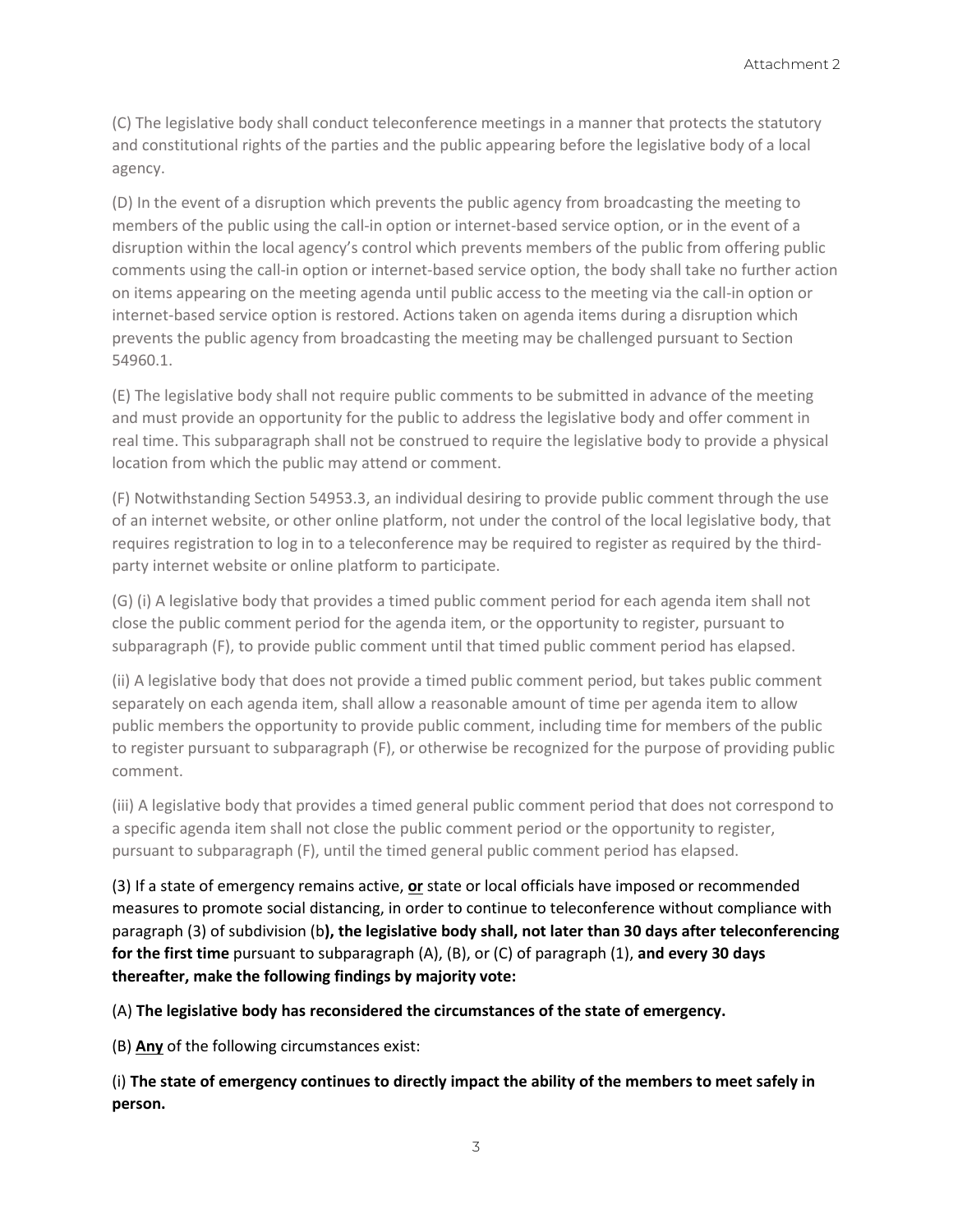#### (ii) **State or local officials continue to impose or recommend measures to promote social distancing.**

(4) For the purposes of this subdivision, "state of emergency" means a state of emergency proclaimed pursuant to Section 8625 of the California Emergency Services Act (Article 1 (commencing with Section 8550) of Chapter 7 of Division 1 of Title 2).

(f) This section shall remain in effect only until January 1, 2024, and as of that date is repealed.

(Amended by Stats. 2021, Ch. 165, Sec. 3. (AB 361) Effective September 16, 2021. Repealed as of January 1, 2024, by its own provisions. See later operative version added by Sec. 4 of Stats. 2021, Ch. 165.)

#### (Emphasis added)